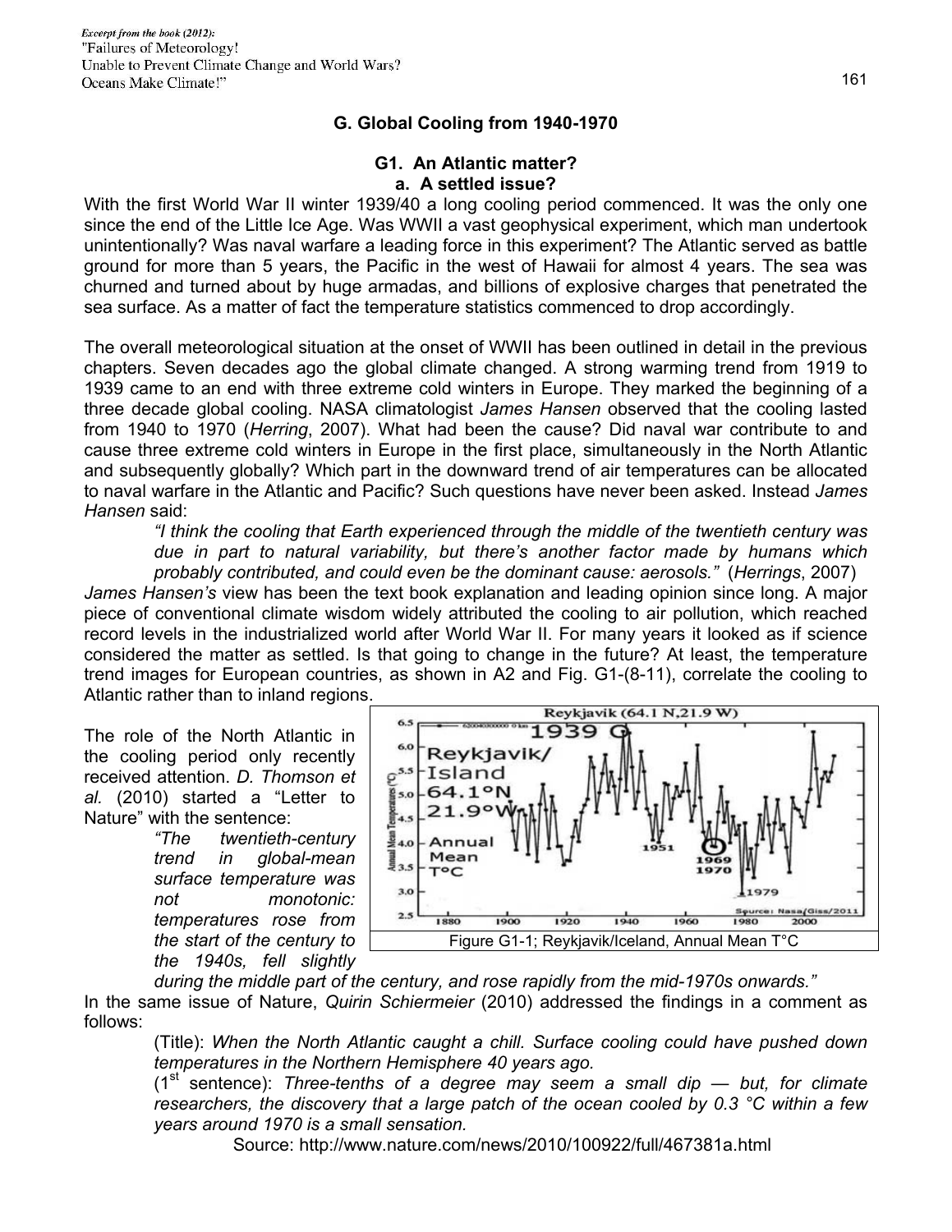The alleged correlation to the ocean seems to come as a surprise. *Schiermeier* welcomed the debate:

*\_\_The ocean cooling, which may have resulted from a shift in currents, also offers a reminder of the North Atlantic's outsize role in climate",* and that

*\_\_\_Thompson and his colleagues think a circulation change in the North Atlantic is a more likely culprit. But Michael Mann, a climate researcher at Pennsylvania State University in University Park, isn't so sure. He thinks that aerosols probably contributed to the global chill, and that the ocean cooling was probably the steep end of a natural climate oscillation spanning several decades. 'I'm unconvinced they've shown that the model of an isolated brief event is a better fit to the data.'* 

The Atlantic is a big force in weather and climate matters. Fighting a major war in this environment is a serious issue. The naval war in the Atlantic, coined by Winston Churchill as the "Battle of the Atlantic" covers a campaign that began on the first day of WWII and lasted for six years, involved



thousands of ships and stretched over thousands of square miles of ocean in more than 100 convoy battles and perhaps 1,000 single-ship encounters. It was the longest continuous military campaign of WWII, which the Allies won but at great cost: 3,500 merchant ships and 175 warships were sunk for the loss of 783 German U-boats. The situation swung back and forth over the six years as new weapons, tactics and counter-measures were developed by both sides. The Allies gradually gained the upper hand, driving the German surface raiders from the ocean by the end of 1942 and decisively defeating the U-boats by mid-1943. Winston Churchill noted that:

*"The Battle of the Atlantic was* the *dominating factor all through the war. Never for one moment could we forget that everything happening elsewhere, on land, at sea or in the air depended ultimately on its outcome."* 

That is by far not the full story of the physical force that had been unlashed by a huge number of shells, bombs,

torpedoes, depth charges, by the ship stores, general cargo and the oil from sinking ships and tankers, or shot down bombers and fighter planes that penetrated, exploded, or polluted the sea at the sea surface and down into many sea layers, that changed the temperature and salinity structure at millions and millions of locations at sea. Thousands of naval vessels, mine sweepers, and merchant ships sailed trillions of miles leaving in the wake a sea body churned over a depth down to a dozen meters. That was a huge physical force effecting the marine environment that had never happened before. It was a factor that influenced the condition of the atmosphere as well. The sea makes the climate. Some more information on military strengths and results are outlined in the next section.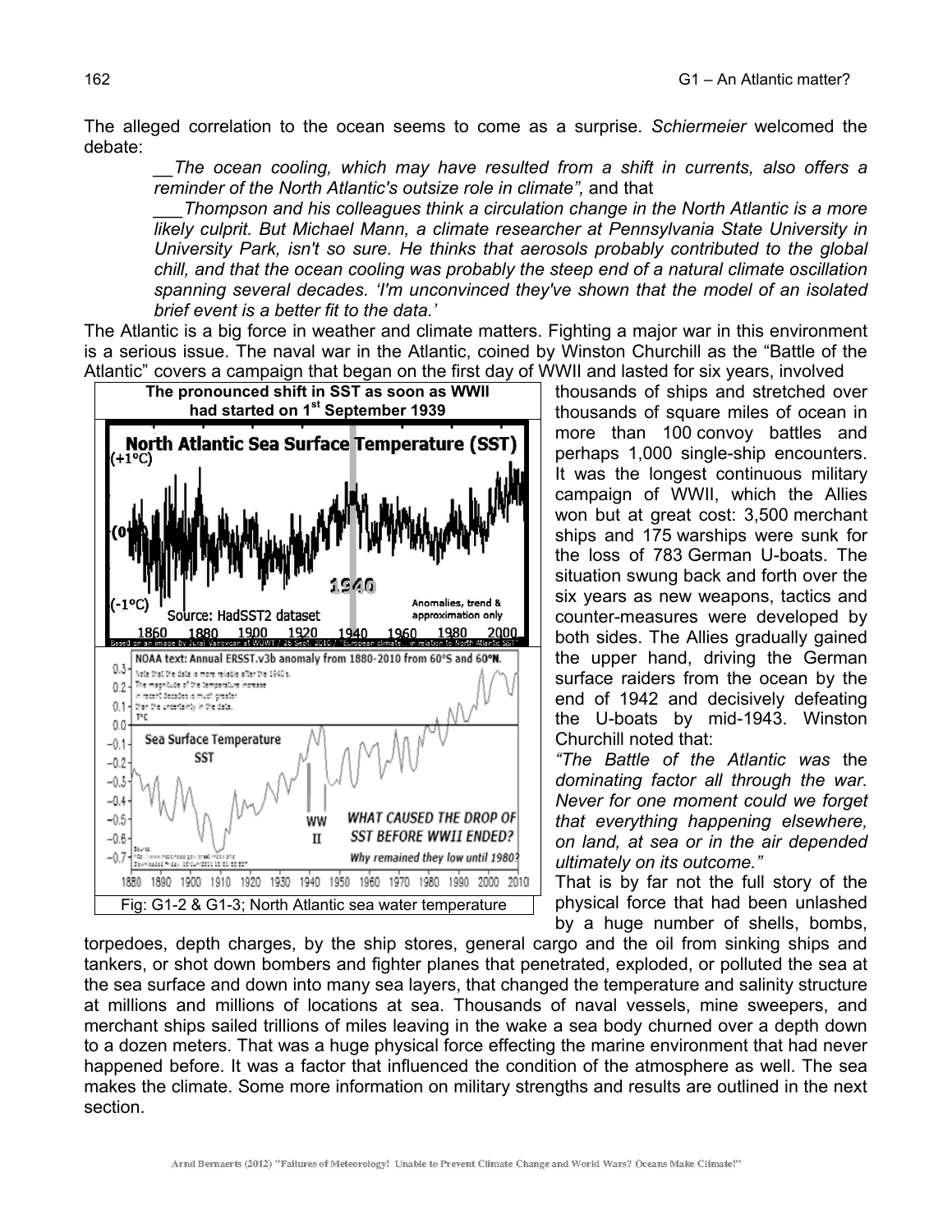

Downloaded 2011 and arranged by: www.seaclimate.com

Temperature map 12 (TM12); Figure G1-4; online: www.seaclimate.com.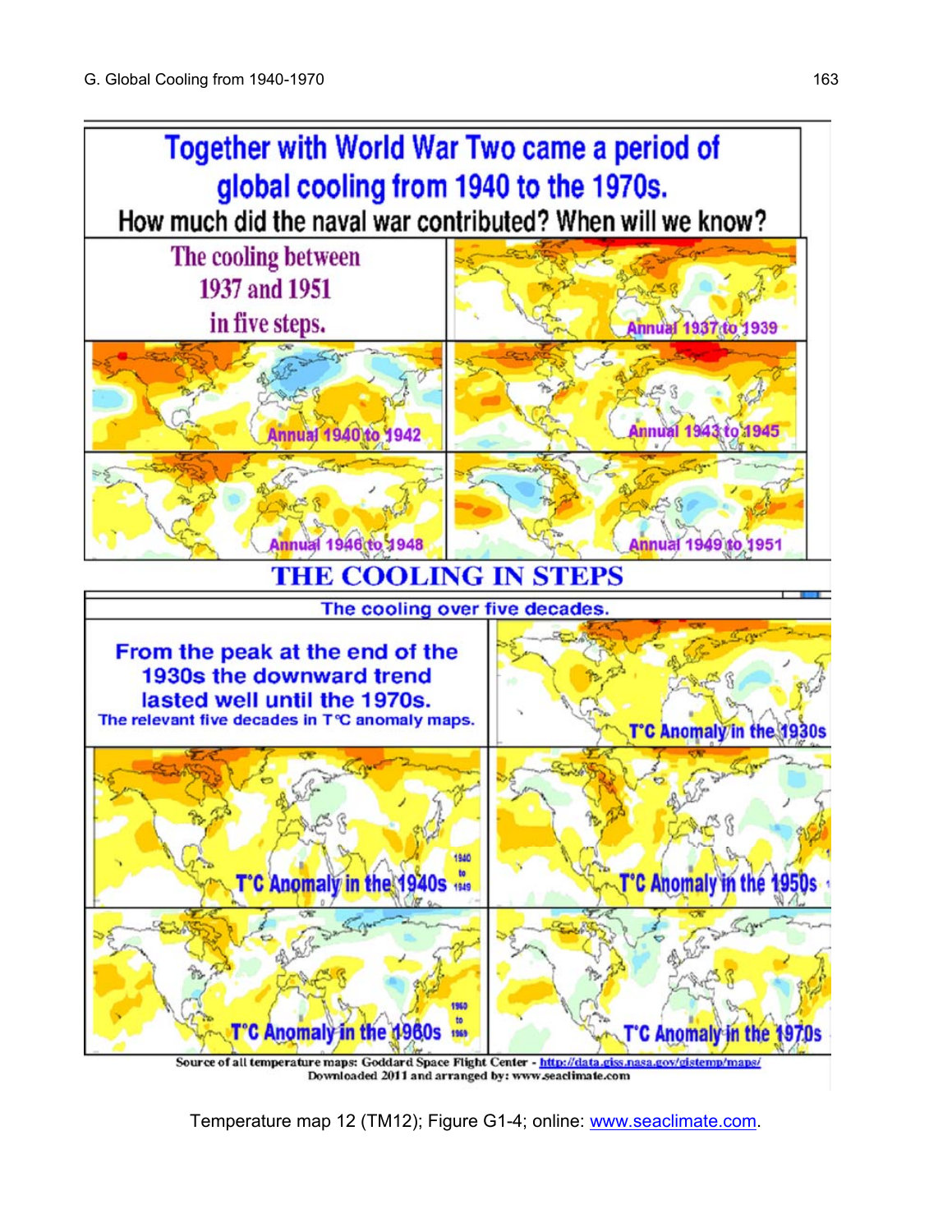### **b. How global cooling was discussed first**

The climatic shift in the middle of the last century eventually became an acknowledged global issue, when the world felt confronted with lower temperatures and a cooling down trend. Actually since WWII the temperature in the Northern Hemisphere had merely decreased by 0.2°C. That was a very low figure, but this drop was big enough to be felt and subject to concern.

The 'Newsweek' magazine claimed in the issue of April 28, 1975:

*There are ominous signs that the Earth's weather patterns have begun to change dramatically*  and that these changes may portend a drastic decline in food production– with serious political *implications for just about every nation on Earth. The Earth's climate seems to be cooling down*.

Other news media ran similar stories in the 1970s for example:

- Science News, November 15, 1969 (The Earth's Cooling Climate);
- Washington Post, January 11 1970 (Colder Winters Held Dawn of New Ice Age);
- Fortune, February 1974, pp. 90-95, (Ominous Changes in the World's Weather);
- Time, June 24, 1974 (Another Ice Age?);
- New York Times,. May 21 1975 (Scientists Ask Why World Climate Is Changing: Major Cooling May Be Ahead);
- Christian Science Monitor, Aug. 27, 1974 *(*Earth Seems to be Cooling Off Again).

The New York Times already raised the subject in 1961 by reporting that: *"Scientists agree world is colder; But Climate Experts meeting here fail to agree on reason for change".* (NYT, *Walter Sullivan*; January 30 1961), and twenty years later *Quirin Schiermeier* regards:

*"Three-tenths of a degree may seem a small dip — but, for climate researchers, the discovery that a large patch of the ocean cooled by 0.3 °C within a few years around 1970 is a small sensation."(see previous reference)*

Such statements seem to indicate that the scientific community only starts getting to the point.

The main effort of the pervious chapters was to show that the three extreme war winters in Europe would not have turned out as the coldest in North Europe for a century without the activities of a naval war in the regional seas since September 1939. It was not natural, it was man who brought about the extreme winters, including the winter 1941/42. Had the war stopped before the third full war year had ended, the warming trend until 1939 may have resumed immediately, and the world would, most likely, never have recorded a cooling phase of three decades. But it was not to come about. Since December 1941 the naval war went global. A global cooling became evident. It was the only cooling period over a longer period of time the world had seen since the end of the Little Ice Age and during the  $20<sup>th</sup>$  Century.

Global naval war started with the attack of Japan's navy on Pearl Harbor on December  $7<sup>th</sup>$  1941. The mainly European war theatre during the first three war years immediately covered the entire North Atlantic, and very soon also the Pacific from Hawaii to Singapore. The previous three war years had seen a huge development of new, more effective weaponry, and an enormous increase in numbers due to mass production. That actually increased many fold when the United States jointed the Allies as a war party on December  $8<sup>th</sup>$  1941. Within a short period of time the USA set up an armada of unprecedented size and power.

Since December 1941 huge sea areas were churned and turned up-side-down over depths even hurricane wind force do not have any comparable equivalence. Has the global temperature turnabout anything to do with global naval war activities? Did these activities contribute to the end of the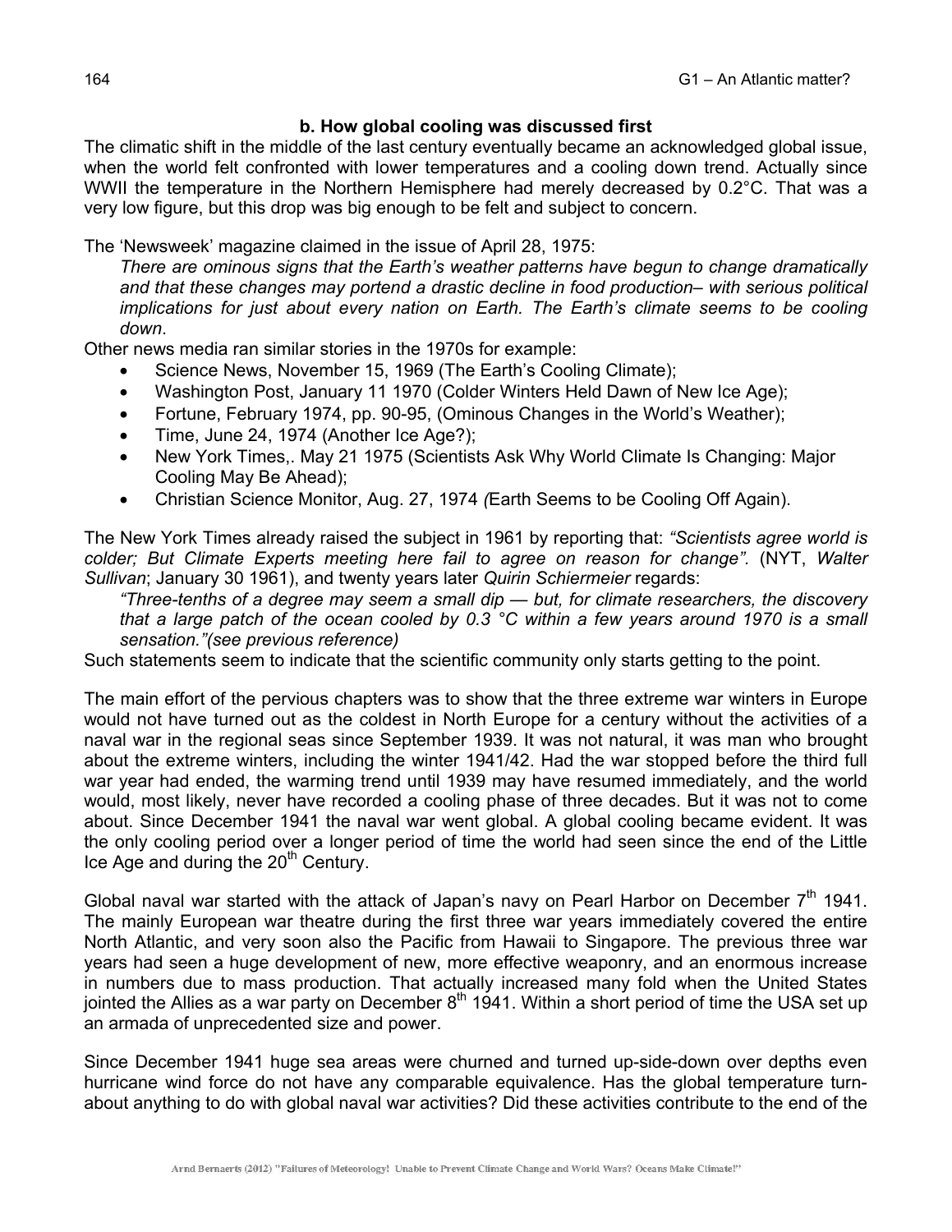warming trend, and commencement of cooling? Was it 'natural variability', sun spot activity, ENSO, suspended particles, or the sea?

For an answer it seems not so far fetched to consider a major contribution of the Atlantic and Pacific to atmospheric conditions in the Northern Hemisphere. The contribution of naval war at the onset of the climatic shift is quite certain. Whether naval war played any role in the cooling after the war had ended is not an issue to be proven here. It is enough to indicate that it is not impossible, and that the role of the oceans in the three decade lasting cooling receives more attention. Eventually a thorough explanation is needed, in a not too distant future.

#### **c. What are** *David Thompson et al***. talking about?**

The new study by *David Thompson and colleagues* (2010), "An abrupt drop in Northern Hemisphere sea surface temperature around 1970", suggests that the oceans, rather than aerosols, may be the driver of this multi-decadal cooling blip. The reference to the ocean is highly

welcome, whether further assertions can be agreed on needs to be discussed here. Let's first see what the paper is talking about. The Abstract (excerpt and bullets added):

*\_\_The twentieth-century trend in global-mean surface temperature was not monotonic: temperatures rose from the start of the century to the 1940s, fell slightly during the middle part of the century, and rose rapidly from the mid-1970s onwards.* 

*\_\_The warming–cooling–warming pattern of twentiethcentury temperatures is typically interpreted as the superposition of long-term warming due to increasing greenhouse gases…..* 

*\_\_Here we show that the hemispheric differences in temperature trends in the middle of the twentieth century* 

*stem largely from a rapid drop in Northern Hemisphere sea surface temperatures of about 0.3°C between about 1968 and 1972.* 

*\_\_The timescale of the drop is shorter than that associated with either tropospheric aerosol loadings or previous characterizations of oscillatory multi-decadal variability.* 

*\_\_The drop ……..is not linked to any known biases in surface temperature measurements.* 

*\_\_The drop is….. is largest over the northern North Atlantic.* 

The authors assume that the change is the effect of:

*"year-to-year variability induced by a variety of physical processes, notably: changes in the Northern Hemisphere high-latitude wintertime atmospheric circulation that modulate the strength of the advection of warm, marine air masses over the cold continents; the El Niño Southern Oscillation (ENSO) cycle, which modulates the exchange of heat between the atmosphere and ocean; and/or volcanic eruptions, which inject long-lived, reflective sulphate aerosols into the stratosphere".*

They summarise their findings:

*The spatial and temporal structures of the drop in NH - SH sea surface temperatures suggest that the hemispheric differences in surface temperature trends during the midtwentieth century derive not from hemispheric asymmetries in tropospheric aerosol loadings, or oscillatory decadal variability in the ocean. Rather, the hemispheric differences seem to derive in large part from a discrete cooling event in the Northern Hemisphere oceans that was not geographically localized, but had its largest amplitude over the northern North Atlantic.* 

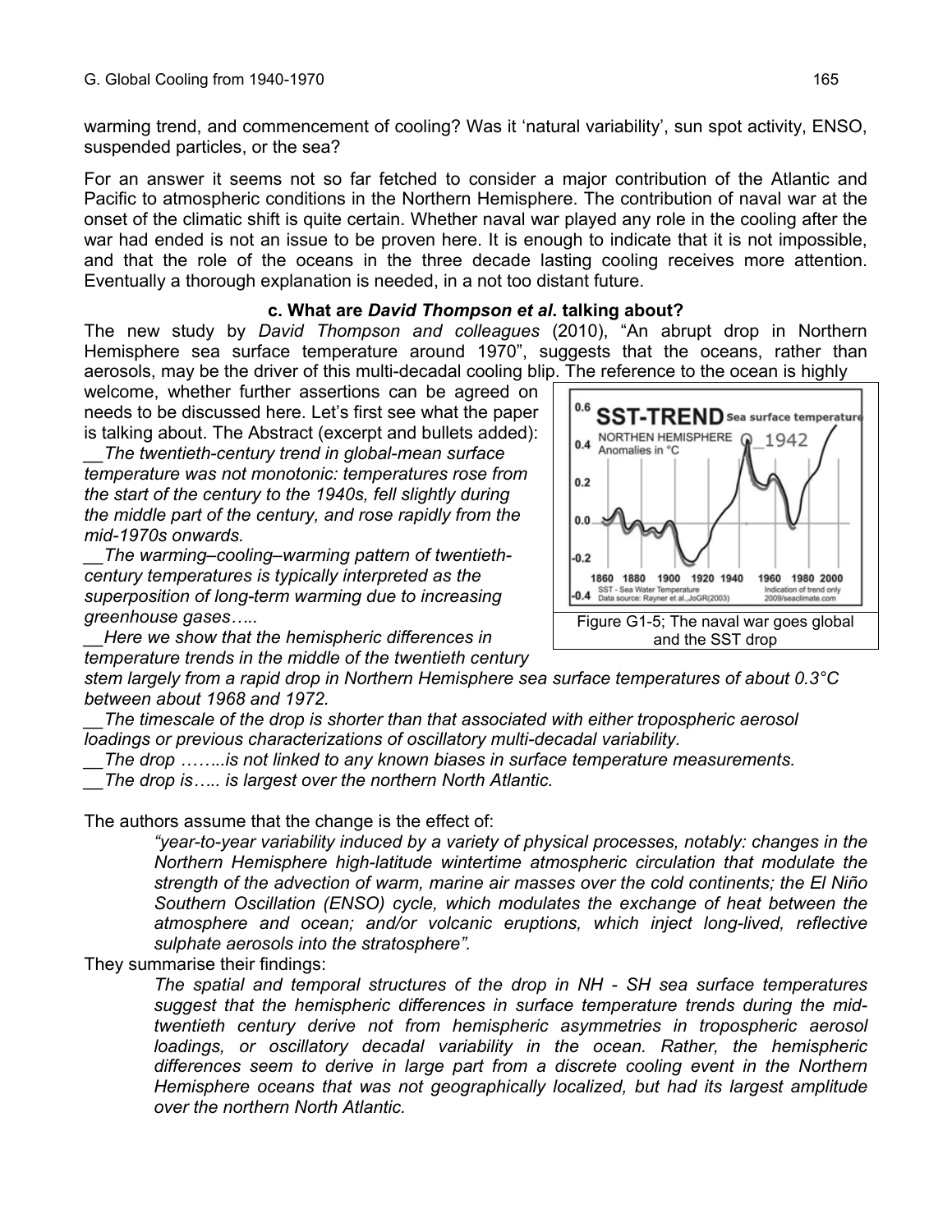The work is an interesting development, as it is raising attention towards ocean-atmosphere dynamics. It is an important development challenging the by far too narrow view concerning the impact of aerosols after WWII, by pointing to the timescale of the drop, which is considerably shorter than that typically associated with either tropospheric aerosol forcing or oscillatory multidecadal SST variability.

 On the other hand the paper is at best an initial step in the right direction, but fails to see the broader picture. Although it made the observation that there had been two temperature drops, one in 1945 and the other around 1970, they ignore the first drop and restrict the investigation on the latter event. If they regard the 1970's event as an oceanic issue, why do they not consider it also as the source and reason for the earlier event? A link between the first and second event three decades later is inevitable.

One needs only to take a look at the temperature situation at Reykjavik the capital of Iceland (see Fig. G1-1, p. 161). The air temperatures there are closely linked to the condition of sea water temperatures. The record is, at least from a naval war perspective astonishing, with a dramatic rise at the end of the 1<sup>st</sup> World War, and a significant decrease since the onset of WWII. Of the three phases until 1979, the first from 1939 to 1951 is the most pronounced. Is that mere coincidence? Scarcely!



#### **d. The time matters**

*Thomson at al* (2010) claim that: "Northern Hemisphere SSTs did not oscillate continuously on multi-decadal timescales, but rose steadily throughout the twentieth century apart from two discrete events: the drops in 1945 and around 1970." The latter date is of little interest here, as this investigation searches for clues about what caused the global cooling in the mid or last century, the former date is chosen sloppily. This date can be challenged for two principle reason.

 There is foremost the general unreliability of sea surface data that have been taken during the war years<sup>1</sup>. They are so much out of tune with pre and post war data, that any 'correction' is mere speculation. Most of the raw data sets

showed a stark variation during the early 1940s. There is the sudden jump around 1941. As far as *Thomason's* material show a sharp decrease in 1945 (*Thompson* Fig. 1), this is neither reflected in IPCC Report (WGI, 2001) (see: Fig A3-9), nor in the work by *Rayner et al*. (2003), Fig. G1-5, above. *Thomson et al* ignore this information, which are not only based on SST. They seem to have paid no attention to data from the close-by sea station.

 But *Thompson et al* should have looked at information beyond temperature data, before claiming a drop occurrence in 1945. There are not many observations but there are enough to indicate that the climatic change commenced together with WWII. There is, for example, the situation in the Arctic. A strong rise of temperature since winter 1918/19 came to a halt in winter 1939/40 and reversed. This close relation raises the question of the role of naval warfare in the Arctic issue, which unfortunately can not be discussed here.

 $\overline{a}$ 

<sup>1</sup> See the thorough discussion in the papers concerning the Pacific (*Bernaerts*, 1997) and with regard to the North Atlantic (*Bernaerts*, 1998).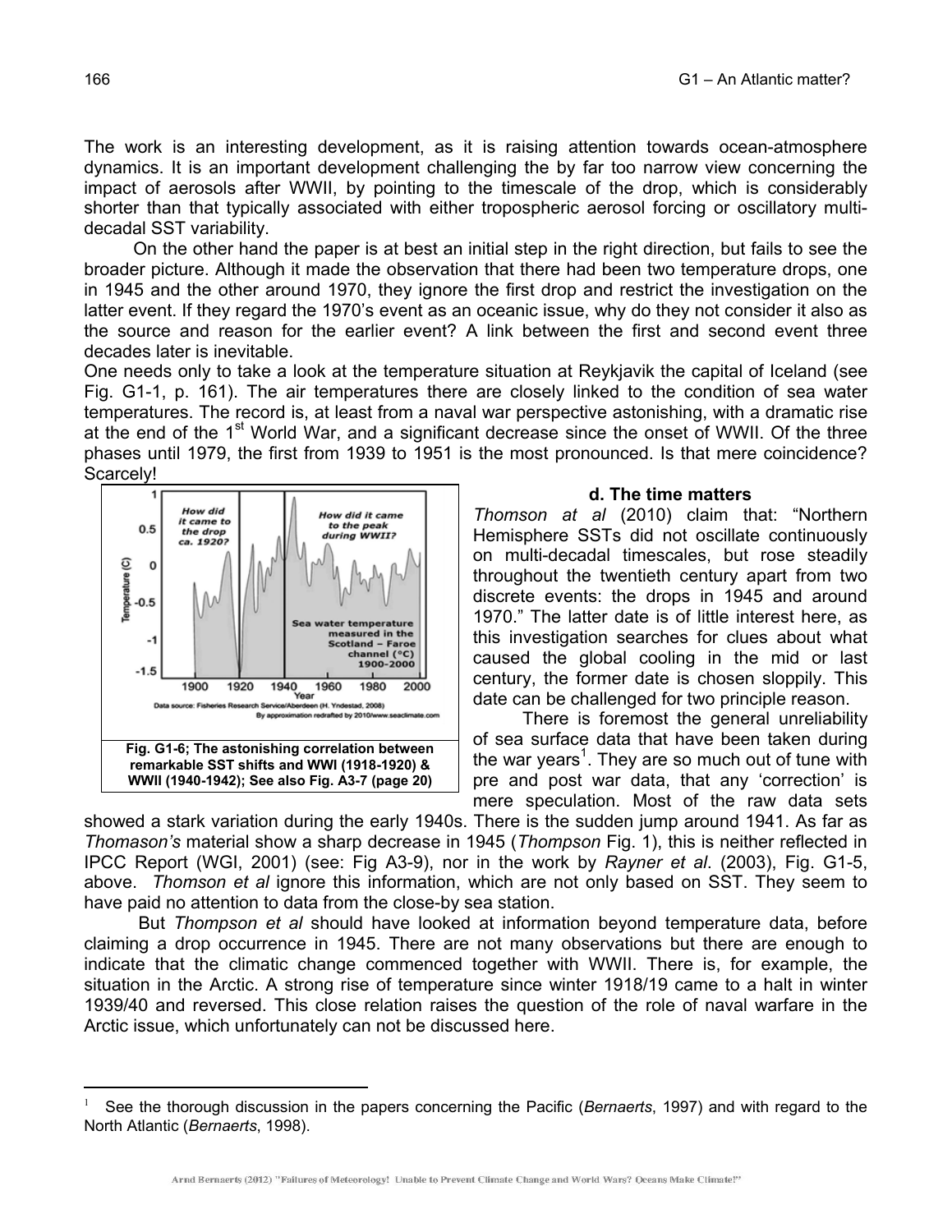When the Atlantic was still in the cool period, a leading US meteorologist, NOAA director, and air pilot during WWII, *Joseph Fletcher* (1970), summarised the situation since 1940 as follows:

*"From about 1880 to 1940 the general but irregular trend was towards growing strength of global atmospheric circulation, northward displacement of the polar fronts, in both atmosphere and the ocean, northward displacement of the ice boundary in both Arctic and Antarctica, weaker developments of anticyclones over the continents and more northwards cyclone paths. These dramatic changes were reflected by a dramatic warming of the arctic* 

# *Climate is all about water!*

*Excerpt from L. Gimeno, et al. (2011), EOS/AGU, Vol.92.*

\_\_Globally, the hydrological cycle is characterized by the evaporation of about 500,000 cubic kilometers of water per year, of which 86% is from the oceans and 14% is from the continents [Quante and Matthias, 2006].

# *REMARKS (added):*

- *Only about 0.001 percent of the total Earth's water volume is in the atmosphere.*
- *The volume of water in the atmosphere at any one time is about 12,900 km3 .*
- *The volume of the Baltic Sea is about 20,000 km³*
- *The entire water in the atmosphere is replaced about 35 times in one year.*
- *Each water drop (vapor) in the air remains there for not more than about 10 days.*
- *The ocean mean temperature is about 4°C.*

Most of the water that evaporates from the ocean (90%) is precipitated back into them, while the remaining 10% is transported to the continents, where the water precipitates. About two thirds of this precipitation is recycled over the continents, and only one third runs off directly into the oceans.

Water vapour concentrations decrease rapidly with the height.

Near the surface, where most water vapour resides, concentrations vary by more than 3 orders of magnitude, from 10 parts per million by volume in the coldest regions to as much as 5% in the warmest [Quante and Matthias, 2006].

The tropical atmosphere contains more than 3 times as much water vapor as the extratropical.

In the midlatitudes the water vapor distribution is subject to intense day-to-day variations, responding strongly to the passage of cyclones.

*and of the North Atlantic, and aridity of the south central part of North America and Eurasia. Conversely, recent decades have exhibited opposite trends: weakening planetary circulation southwards shifts of ice boundaries and cyclone paths and sharp cooling and different rain pattern over the continents".* 

 There is a lot of information in *Fletcher's* comment Researchers that ignore such information fail to reach a minimum of scientific standards. Just to underline the importance of the winter 1939/40 as the date when climate trend changed, the observation by *M. Rodewald* (1948), shall be repeated here once again (see section A2c, p. 6):

Excerpt: *"Beginning in the previous century, a 'secular heat wave' made itself felt over most of the Earth, we noticed this especially in the increasing mildness of the winters, which became more and more striking between 1900 and 1939. So it is all the more surprising that there was a series of three severe winters in succession in 1939/40, 1940/41 and 1941/42, appearing to indicate a sudden reversal of the previous development rather than a slow deceleration, contrary to the sustainment tendency of circulation and temperature deviation."* 

 *Kelly et al* (1982) confirm the year 1940 as ta year of change. The Northern Hemisphere warmed from 1880 to 1940 by 0.7°C and then fell to 0.2°C by the 1960s, whereby low and middle latitudes underwent a cooling during the period 1951-1975, the higher latitudes cooled until the mid-1960s after which slight warming occurred.

*\_\_"The cooling which began around 1940 was delayed in spring and autumn until the mid-1950s and occurred very abruptly in winters during the mid-1940s."* 

*\_\_"The cooling after the 1940s has been more complex (as the 1920s warming) affecting different regions, particularly the western and eastern hemisphere, at different times."*